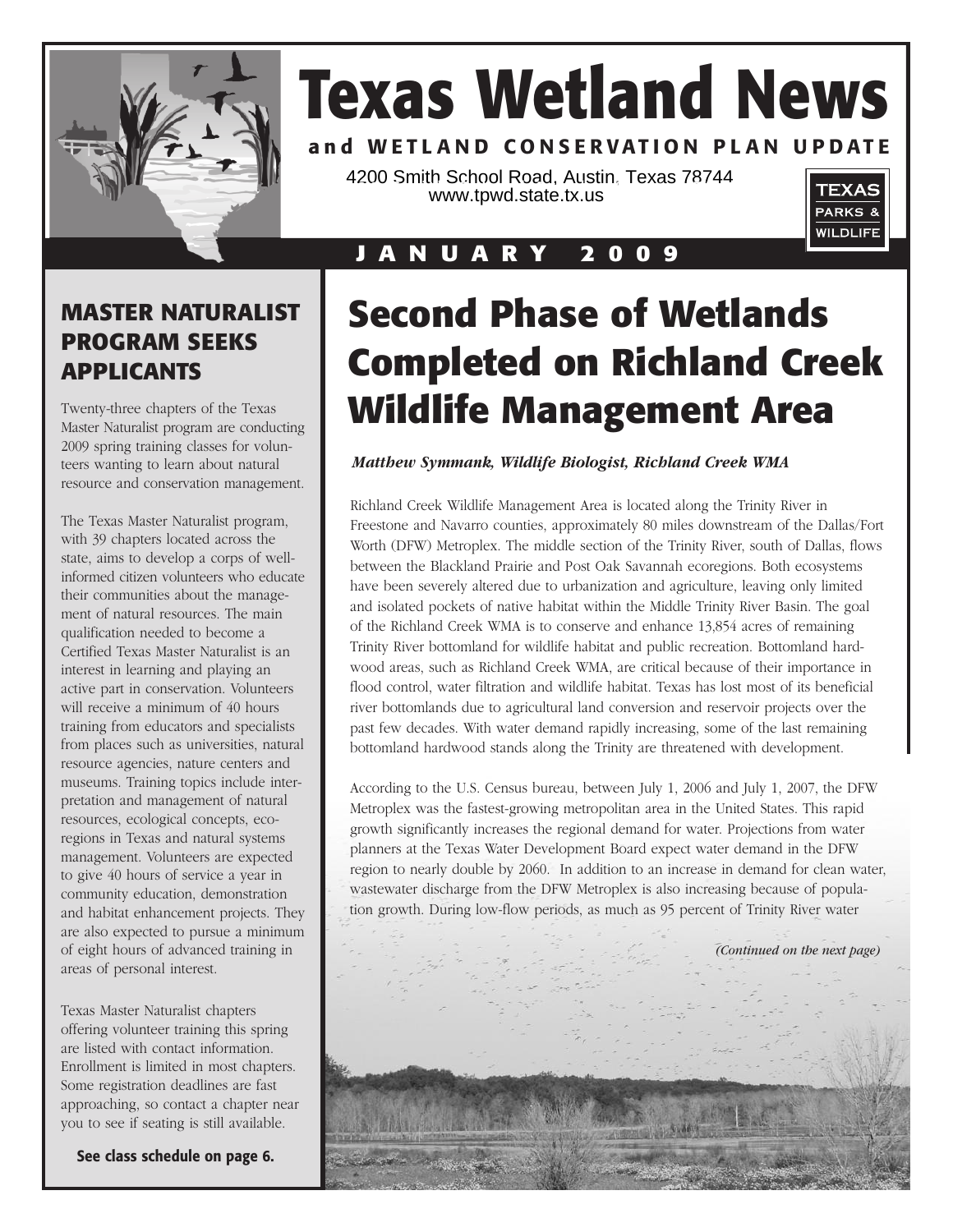### **2 Texas Wetland News and Wetland Conservation Plan Update**



# **Richland Creek WMA, continued**

south of Dallas is wastewater discharge from the DFW Metroplex. Trinity River water contains high concentrations of nutrients such as nitrogen and phosphorus due to wastewater treatment facilities and urban runoff, making the river a challenging water supply source.

Texans are faced with the problem of supplying water to a growing population while avoiding adverse impacts to remaining bottomland hardwood habitat throughout the state. As a solution to the problem, Texas Parks and Wildlife Department partnered with Tarrant Regional Water District (TRWD) on a project designed to provide a reliable water supply to the DFW Metroplex without construction of a new reservoir. The George W. Shannon Wetlands Water Recycling Facility will eventually supply 90 million gallons of water every day to the Fort Worth region by cleaning nutrient-rich Trinity River water using the natural filtering process of wetlands. This project harnesses the ecological function of wetlands for the benefit of mankind by helping to meet our needs for clean water. Not only is this project an innovative, environmentally friendly method of water supply, it is also cost-effective. An economic analysis by TRWD shows that the development of wetlands for water filtration costs half as much as new reservoir construction would.

In the summer of 2000, the first phase of construction began on 243 acres of wetlands on the Richland Creek WMA for the purpose of water "recycling." Water is pumped from the Trinity River into shallow wetland cells growing native wetland vegetation beneficial to migratory waterfowl and shorebirds, as well as wading birds and a variety of mammal species. The wetland vegetation utilizes the nutrients in the water, efficiently removing approximately 95 percent of river sediment, 55 percent of nitrogen and 40 percent of phosphorus during much of the year. After filtering, the water is pumped into Richland-Chambers Reservoir adjacent to Richland Creek WMA. The

water from Richland-Chambers is utilized as a water supply source for TRWD customers, including the cities of Fort Worth, Mansfield, Arlington and the Trinity River Authority. The water eventually returns to the Trinity River via wastewater treatment plants, where the recycling process begins again.

The second phase of the George W. Shannon Wetlands Water Recycling Facility was completed in December 2008, adding 187 acres to the current project for a total of 430 constructed wetland acres. The new wetland cells were opened to waterfowl hunters for the 2008-2009 hunting season. These new wetland cells are highly productive emergent marshes ideal for waterfowl, wading birds and shorebirds. The shallow water depths create an excellent environment for highly preferred waterfowl plant species such as smartweed, barnyardgrass and wild millet. Waterfowl also feed on the abundant invertebrates throughout the marshes. Wading birds consume the abundant fish and frogs, while shorebirds utilize mudflats to forage for invertebrates. The third and final phase of the project is currently being designed with construction scheduled to begin in March 2010. The final phase will add approximately 1,200 acres to the project for a total of 1,630 acres of quality wetland habitat.

The wetland water recycling project on Richland Creek WMA is a model for the future water supply needs of Texans because it provides additional water without the need of a new reservoir. Texas Parks and Wildlife Department is proud to be a partner with Tarrant Regional Water District on an innovative use of wetlands as an alternative to reservoir construction. Everyone benefits from increasing our water supply through water recycling, while at the same time creating highquality wildlife habitat on public lands for the benefit and enjoyment of all Texans.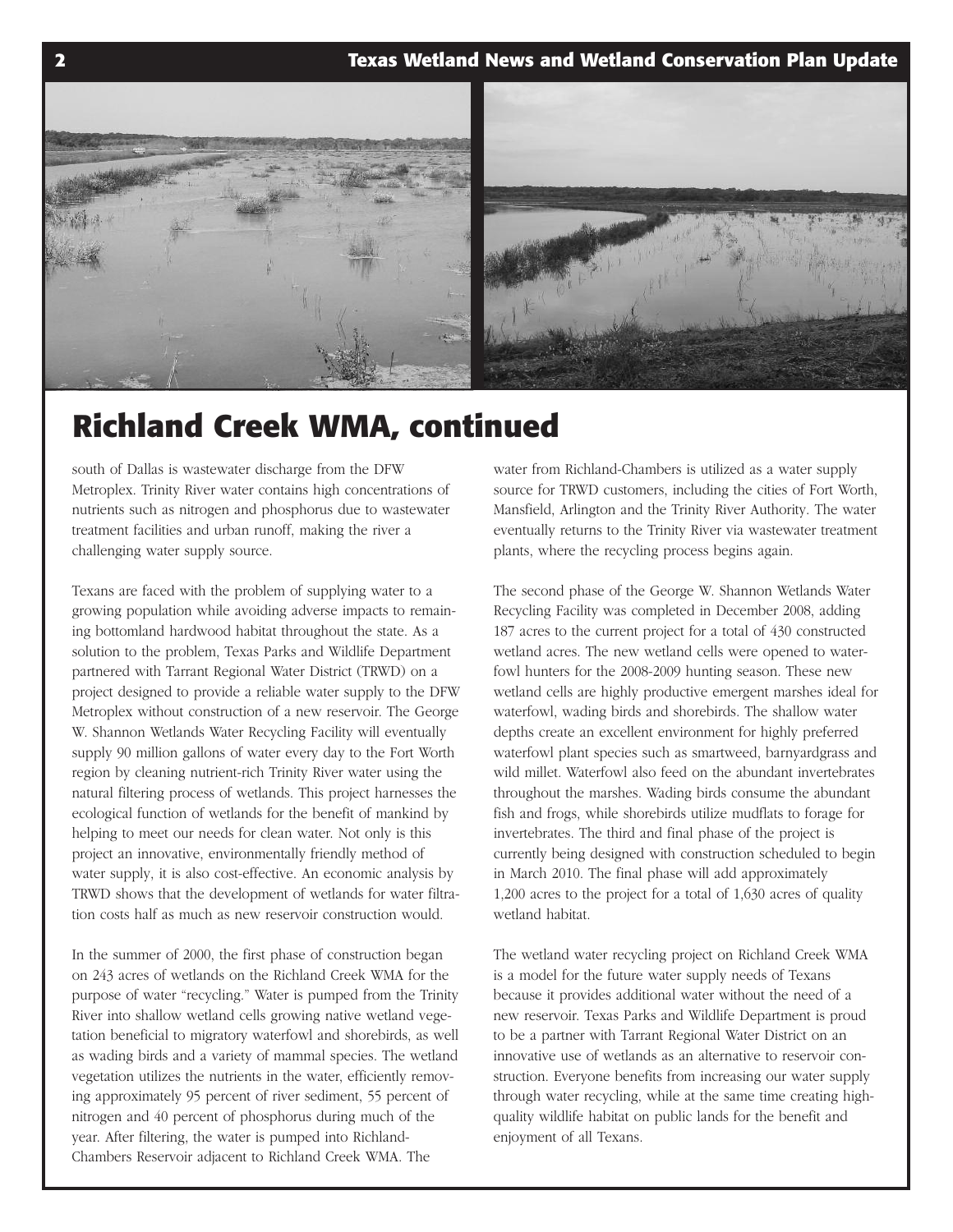# **Back to Nature: Bahia Grande Work Restores Wetlands Lost to Dredging**

### *David Sikes,* **Corpus Christi Caller-Times**

PORT ISABEL — At first glance, differences between the Coastal Bend and the Coastal Rio Grande Valley may appear insignificant. But below the surface, the contrasts become clear. Even though our semi-arid climate is slowly merging with the Valley's subtropical characteristics in the form of newfound fishes here, the greater variety that anglers enjoy there still is impressive. More on this later.

But first I'd like to point out that this isolated gem of a fishery is set to become even better. Be glad Port Isabel is within easy reach. There's a project down there that's gotten very little attention beyond the Valley. The Bahia Grande project is being touted as one of the largest wetland restorations in United States history. It's a long time coming.

About 70 years ago when the Brownsville Ship Channel was dredged, the regulatory rigors we know today were not in place. To be fair, they did not possess the same conservation insights we do today.

So they piled dredge spoils wherever it was convenient, which nearly always is alongside a channel. In this case, the mound of mud and sand cut off the necessary ebb and flow of seawater for nearby bays and estuaries, damming and dooming them to death.

Commercial considerations at the time were sound, but with hindsight we now know this was a shortsighted plan. Without its lifeblood, about 10,000 acres of lush mangrove marshes, seagrass shallows, tidal flats and even a sizable bay began to wither.

This was a tidal or nursery wetland, one of the most vital and productive types of ecosystems that exist. It's where tiny shrimp, crabs and fishes find protection during maturation. These are the food factories for our game fishes and often the nutrient producers for our bay systems.

Eventually, salinity escalated, plants and animals died as water evaporated and mud flats turned barren. For decades the Bahia Grande area had been a dustbowl between the Brownsville Ship Channel and State Highway 100, which leads to Port Isabel.

## **"... if anyone doubted whether this sleeping bay was poised to fulfill its purpose, nature stepped in during the planning stages to answer the question."**

If this had been just an unsightly monument to a mistake, the wasteland might have remained unaltered forever. But the former wetland was producing dust. Prevailing winds were carrying clouds of nature's revenge into the eyes and noses of school children, as well as into the communities of Port Isabel, Laguna Vista, Laguna Heights and as far away as Bayview. When it was dry and windy,

dust was killing nearby upland vegetation and covering cars.

A group of locals convened to address this community nuisance that threatened the health of children and harmed aesthetics in the area. They considered pumping water from the ship channel into the dustbowl. But then somebody suggested a channel. From there, ambitions grew. Cameron County took the lead, securing a Coastal Impact Assistance Program grant to create an artery 60-foot wide and 2,300 feet long, finally quenching the thirst of a dormant wetland.

But first, if anyone doubted whether this sleeping bay was poised to fulfill its purpose, nature stepped in during the planning stages to answer the question. Following a particularly wet season in 2004, about 400,000 mullet, 15,000 redfish and other organisms crowded the once-empty bay that had partially filled mostly with rainwater. Apparently these fish had gained access through small

*<sup>(</sup>Continued on page 7)*

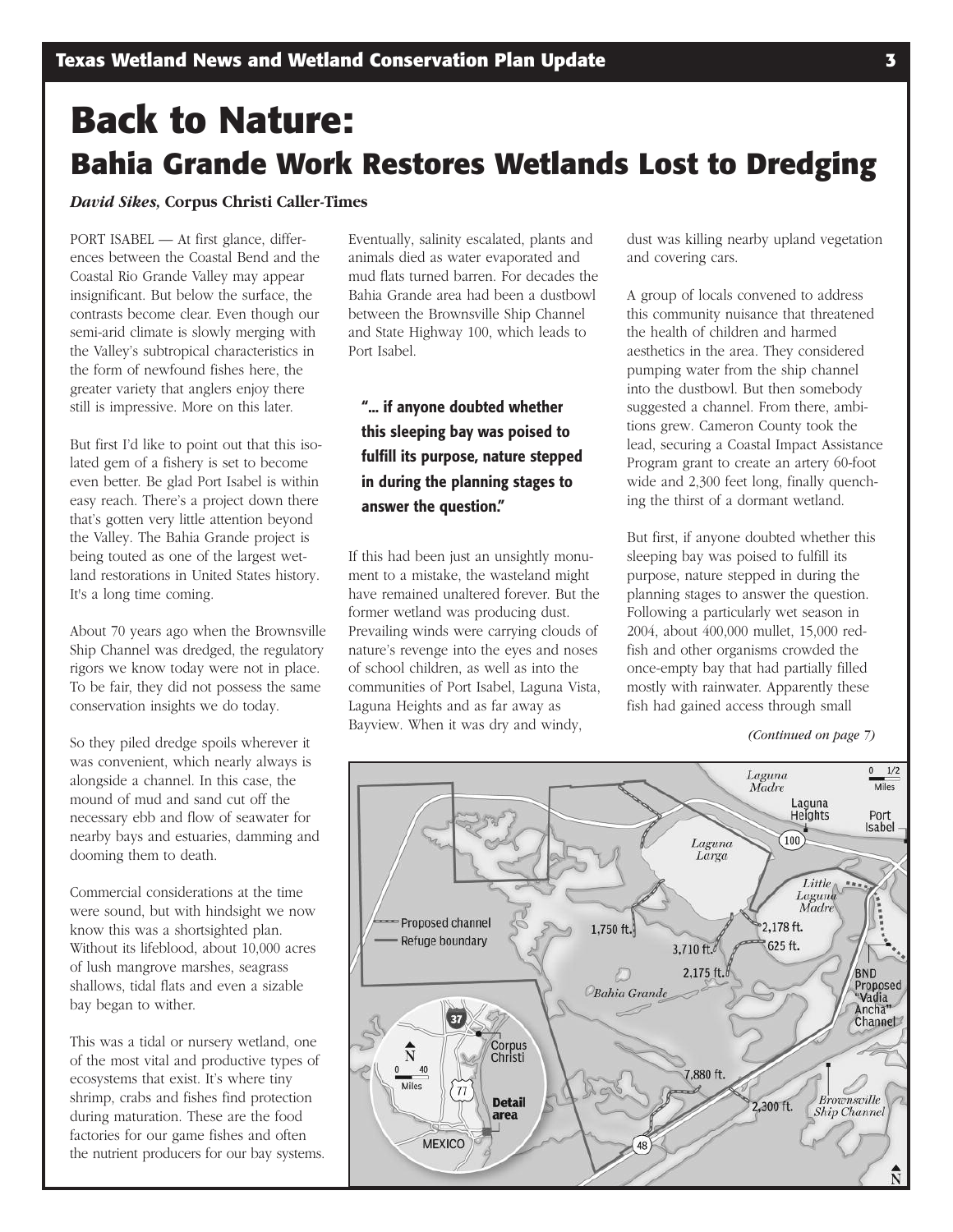# **Got Cache?** *Nora Schell, Lake Waco Wetlands Coordinator, City of Waco*

GEAR Up Waco "Marsh Madness" is a U.S. Department of Education grant that is facilitated through a collaboration between Baylor University Center for Reservoir and Aquatic Systems Research and the City of Waco Lake Waco Wetland.

Middle and high school students engage in a half-day outdoor program in which they navigate through the wetlands with only a GPS unit and their skills.

Students GPS their way through the wetlands in search of 15 caches hidden throughout the Lake Waco Wetlands, on the water, in the water and even in trees. This adventure race challenges the students as they navigate their way in search of the waypoints, and when they finally arrive at the designated spot, they find the cache, open the box and answer the questions. Each cache has a different problem, question or calculation that their team has to solve. The team with the most correct caches WINS!

The focus of GEAR Up Waco "Marsh Madness" is to provide field and laboratory experiences in the biological and environmental sciences in a wetland environment. The primary goal of this grant is to significantly increase the number of low-income students who are prepared for meaningful interaction with colleges and universities, and to increase their interaction with environmental professionals and science academics.

For more information on the "Marsh Madness" program or the Lake Waco Wetlands, contact: Melissa Mullins, Marsh Madness Coordinator, Baylor University (CRASR) at (254) 7102348 or Melissa\_mullins@baylor.edu or www.baylor.edu/crasr Nora Schell, Lake Waco Wetlands Coordinator, City of Waco at (254) 848-9654 or noras@ci.waco.tx.us or www.lakewacowetlands.com U.S. Dept. of Education GEAR UP Web site: www.ed.gov/programs/gearup *The students use <sup>a</sup> dipnet to*

The GPS/geocaching curriculum not only is a fun, hands-on field trip, but also encourages students to work together to accomplish different goals and tasks, all the while reinforcing the core biology concepts that are aligned to TAKS. And not to mention that they get to get wet and muddy!



*Students learn about the habitat of aquatic organisms in the Lake Waco Wetland by measuring pH.*

*collect and measure crayfish.*

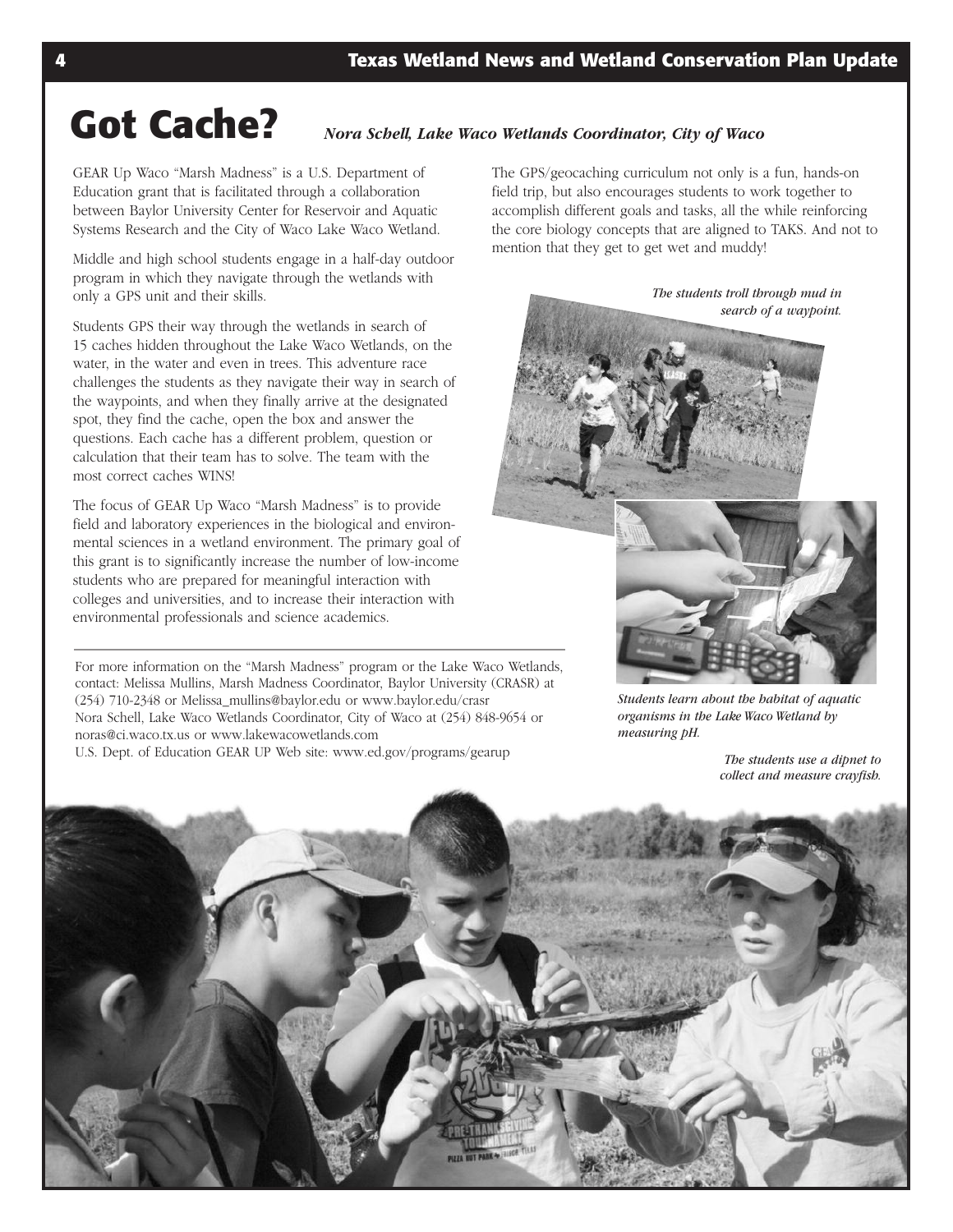# **New Incentives Sweeten Deal for Playas in CRP**

### *Debbie Slobe, Playa Lakes Joint Venture*

Agricultural producers with expiring Conservation Reserve Program (CRP) contracts are being enticed to conserve playas and other wetlands in Continuous CRP with new, lucrative incentives<sup>1</sup> offered by the USDA Farm Service Agency (FSA).

Starting November 3, the FSA is offering expiring CRP contract holders a 20-percent boost over current soil rental rates on playas and other wetlands enrolled into Continuous CRP practices CP23 and CP23a (Flood-Plain and Non Flood-Plain Wetlands Restoration<sup>2</sup>, respectively).

New farmland enrolled into CP23a and CP23 would also receive a \$100-per-acre sign-up incentive payment and a 40percent practice incentive payment. The new incentives could more than double the overall contract payment on wetland and buffer acres over previous practice incentives.

"We were pleased to announce this package of incentives for wetland practices as a way of encouraging landowners to restore wetlands on their farm properties," said John Johnson, deputy administrator for Farm Programs for the FSA. "Our goal is to simply get as many wetlands restored and functioning at their highest value as possible to achieve groundwater recharge, nutrient absorption and wildlife habitat values that wetlands provide."

The Playa Lakes Joint Venture (PLJV) is urging producers with expiring CRP acres with playas on them to consider enrolling in CP23a, the practice that specifically applies to the wetlands. This winter, the PLJV will pilot a direct mailing campaign in partnership with the FSA to individual expiring CRP and playa landowners and operators in western Kansas, with the hopes of launching similar mailings in other states with playas including Texas.

"Kansas will experience a significant expiration of general CRP acreage over the next couple of years. The vast majority of these acres lie in the western high plains of the state," said Rod Winkler, Kansas CRP Program Specialist. "Playas are common throughout this region. Right now, CRP participants are considering their options on these expiring acres. By partnering with PLJV, FSA can increase landowner and operator awareness of available opportunities outside of a general signup with significantly increased financial incentives for conserving this natural wetland resource along with preserving habitat for wildlife on a number of wildlife habitat practices, including enrollment of new lands."

Cumulative CRP Acre Expirations in PLJV Region



CP23a was launched in 2004 with 250,000 acres available nationwide. Today, about 215,000 acres remain. Unlike in 2004, states are not allocated specific acreage amounts, so there is more flexibility for FSA to enroll acres where there is more demand for the practice—and for PLJV and partners to drive demand from the playa lakes region.

Other Continuous CRP practices available to producers whose contracts are expiring also include CP33 – Habitat Buffers for Upland Birds<sup>3</sup>, and CP38 – State Acres for Wildlife Enhancement<sup>4</sup>. These also provide a 20-percent boost on rental rates for enrollment of expiring acres, and an additional \$100-an-acre signup incentive and 40-percent practice incentive payment for new acres.

With millions of CRP acres expiring and no new general signups over the next several years, these continuous practices are critical means to keep valuable natural resources like playas and wildlife habitat conserved via the Farm Bill.

A recent Conservation Effects Assessment Project<sup>5</sup> by the PLJV and Natural Resources Conservation Service (NRCS) found that CRP supports more than 15 percent of several priority bird species – such as Grasshopper Sparrows, Dickcissels and Eastern Meadowlarks – in the mixed grass prairie regions in several states.

- 1 www.fsa.usda.gov/FSA/newsReleases?area=newsroom&subject=landing&topic=ner&newstype=newsrel&type=detail&item=nr\_20081007\_rel\_1508.html
- 2 www.fsa.usda.gov/FSA/newsReleases?area=newsroom&subject=landing&topic=pfs&newstype=prfactsheet&type=detail&item=pf\_20081007\_consv\_en\_wetlands.html 3 www.qu.org/content/habitat/habitat\_buffers.cfm
- 4 www.fsa.usda.gov/FSA/newsReleases?area=newsroom&subject=landing&topic=pfs&newstype=prfactsheet&type=detail&item=pf\_20080221\_consv\_en\_safepr208.html 5 www.pljv.org/cms/farmbill

Editor's note: The Playa Lakes Joint Venture describes their effort as "a nonprofit partnership of federal and state wildlife agencies, *conservation groups, private industry and landowners dedicated to conserving bird habitat in the Southern Great Plains. We provide* science-based guidance and decision-support tools for all-bird conservation throughout the region, as well as outreach, coordination *and financial support to our partners and local groups to conduct ontheground habitat work."*

*For more information please visit the PLJV at www.pljv.org*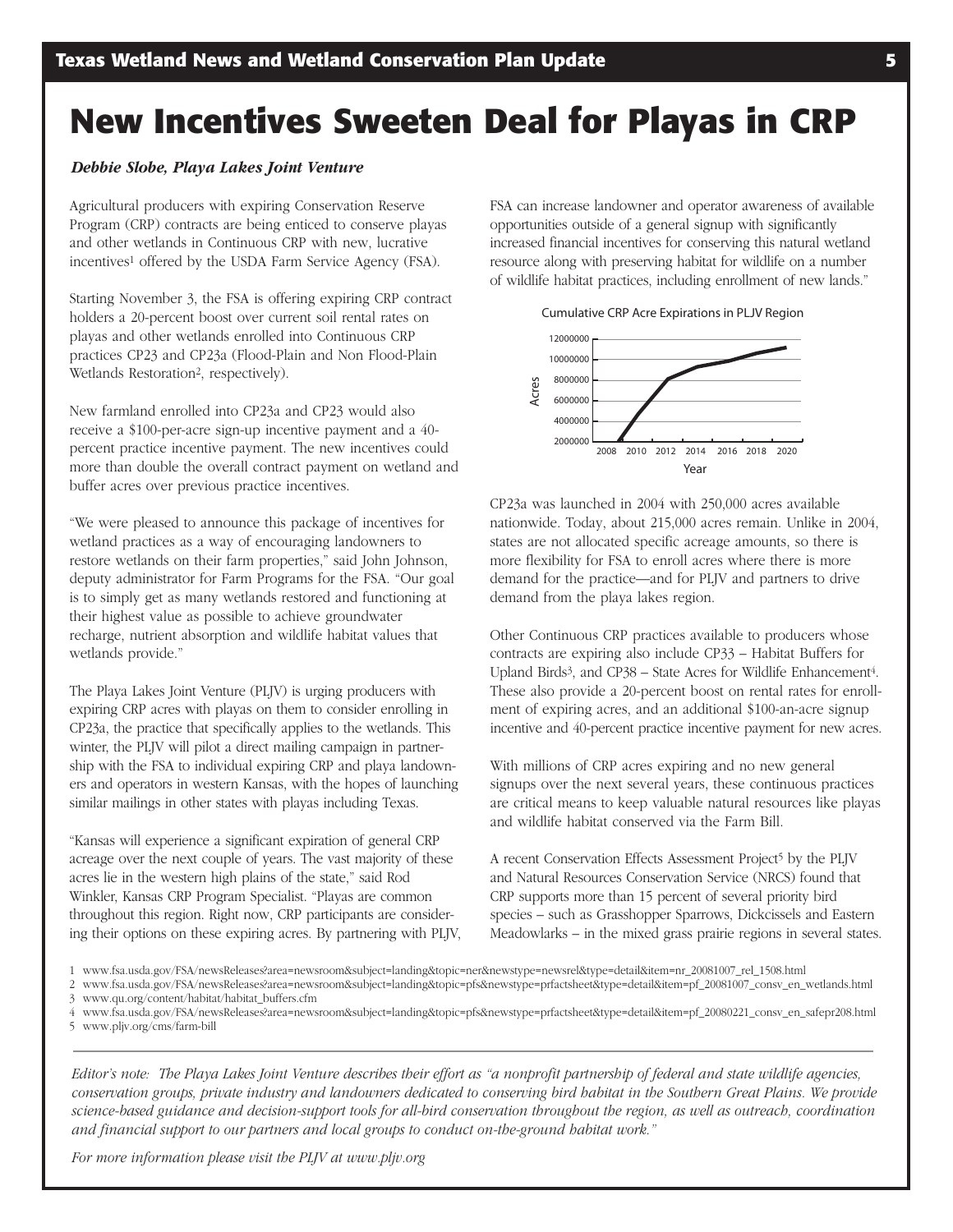# **Master Naturalist Training Classes**

**ABILENE–Big Country Chapter**. Training plans are pending. For details, contact: president@bigcountrymasternaturalist.org

**AUSTIN–Capital Area Chapter**. The 2009 class is full. For information about the 2010 class, please contact Theresa Pella at tpella@austin.rr.com or Kris Thorne at thornebio@aol.com. For chapter information, visit: http://camn.org

**BASTROP–Lost Pines Chapter**. Training begins January 26 and registration is due by January 10. Additional information is available by calling (512) 281-5516 or email: markmcc@prodigy.net

**BRENHAM–Gideon Lincecum Chapter**. Classes begin February 7 at the Winedale Historical Center. Registration deadline is also February 7 with a class limit of 25 students. For details, call (936) 878-9900 or email: judith\_deaton@yahoo.com

**BURNET–Highland Lakes Chapter**. Training starts March 5 and the registration is February 19. For information, email: drrayb@tstar.net or call (325) 379-1455.

**CONROE–Heartwood Chapter**. Classes begin March 14 and the registration deadline is March 1. For information, call (832) 381-6921 or email training@heartwoodtmn.org

**DALLAS–North Texas Chapter**. The chapter will host an Open House on January 13, 2009 and the registration deadline is January 23. Classes begin February 17. Call (972) 248-7980 or email: glferris@mac.com for more information.

**GALVESTON–Galveston Bay Area Chapter**. Training begins February 26 at the Armand Bayou Nature Center in Pasadena. Registration ends February 13. Class is limited to 20 students. For details, call (281) 5343413, ext.2 or email: jmassey@ag.tamu.edu

**GRANBURY–Rio Brazos Chapter**. Training will begin in early March with a registration deadline of February 15. Specific information is available at (817) 579-1194, or email: dmzlfly@lakegranbury.com

**HOUSTON–Gulf Coast Chapter**. Classes begin February 16 at the Houston Arboretum and Nature Center. The registration deadline is February 1. Call (713) 816-5318 or email: milliemorgan@hotmail.com for specific information.

**JEFFERSON–Cypress Basin Chapter**. Training begins January 29, 2009 and applications are due December 29, 2008. Details are available by calling (903) 767-1676 or email: bwbailey1@peoplepc.com

**JUNCTION–Western Edwards Plateau Chapter**. Class begins March 12 and registration is needed by February 1. Program details available at (325) 446-9133 or email: cavuforeman@ctesc.net

**MCKINNEY–Blackland Prairie Chapter**. The first class is set for February 11 and applications due by January 23. Call (972) 248 6283 or email: svevans@sbcglobal.net for information.

**MIDLAND–Llano Estacado Chapter**. Class begins January 19 and your registration is needed by January 15 for the training at the Sibley Nature Center. Details available at (432) 684-6827 or email: bwilliams@sibleynaturecenter.org

**NAVASOTA–Cinco Tierra Chapter**. Training starts February 21. The chapter will host an information social on January 10 and the registration deadline is January 30. More information is available by calling (979) 220-6977 or emailing: cinco\_tierra@yahoo.com

**ROCKDALE–El Camino Real Chapter**. Classes begin January 13 and registration is due December 1. Enrollment information available at (512) 922-4150 or email: danpaulae@yahoo.com

**ROCKPORT–Mid Coast Chapter**. Training begins February 7, 2009 and registration is due December 15, 2008. For information, call (361) 570-3679 or email: jhmuchmore@aol.com

**SAN ANTONIO–Alamo Area Chapter**. Classes start February 19 with applications accepted until February 2. For information phone (210) 8427967 or email: pball12@satx.rr.com

**SAN BENITO–Rio Grande Valley Chapter**. Training begins January 21 with a registration deadline on January 14. Call (956) 364-1410 or email: rgvctmn1@rgv.rr.com or visit the chapter Web site: www.rgvctmn.org

**SAN MARCOS–Hays County Chapter**. Classes begin February 17 and registration is due no later than January 15. For details call (830) 8334235 or email: trainingcom@haysmn.org

**TYLER–East Texas Chapter**. Classes begin January 24 and registration is needed by January 16. Class details available by calling (903) 8825532 or emailing: tappa@hughes.net

**WACO–Heart of Texas Chapter**. Training begins January 17 with registration due by January 12. For details, call at (254) 379-3642 or email: e\_haskell67@yahoo.com

**WICHITA FALLS–Rolling Plains Chapter**. Training begins March 24 with the registration deadline on March 17. For details, contact Mark Howell at (940) 766-2383 or email: mark.howell@tpwd.state.tx.us

Texas Parks and Wildlife Department and Texas AgriLife Extension co-sponsor the Texas Master Naturalist program. For more information about existing chapters or forming a new chapter, contact Sonny Arnold, Assistant Program Coordinator, 111 Nagle Hall, 2258, TAMU, College Station, TX 77843-2258. Call (979) 458-1099 or email: sarnold@ag.tamu.edu. Complete information about the Texas Master Naturalist program is available at: http://masternaturalist.tamu.edu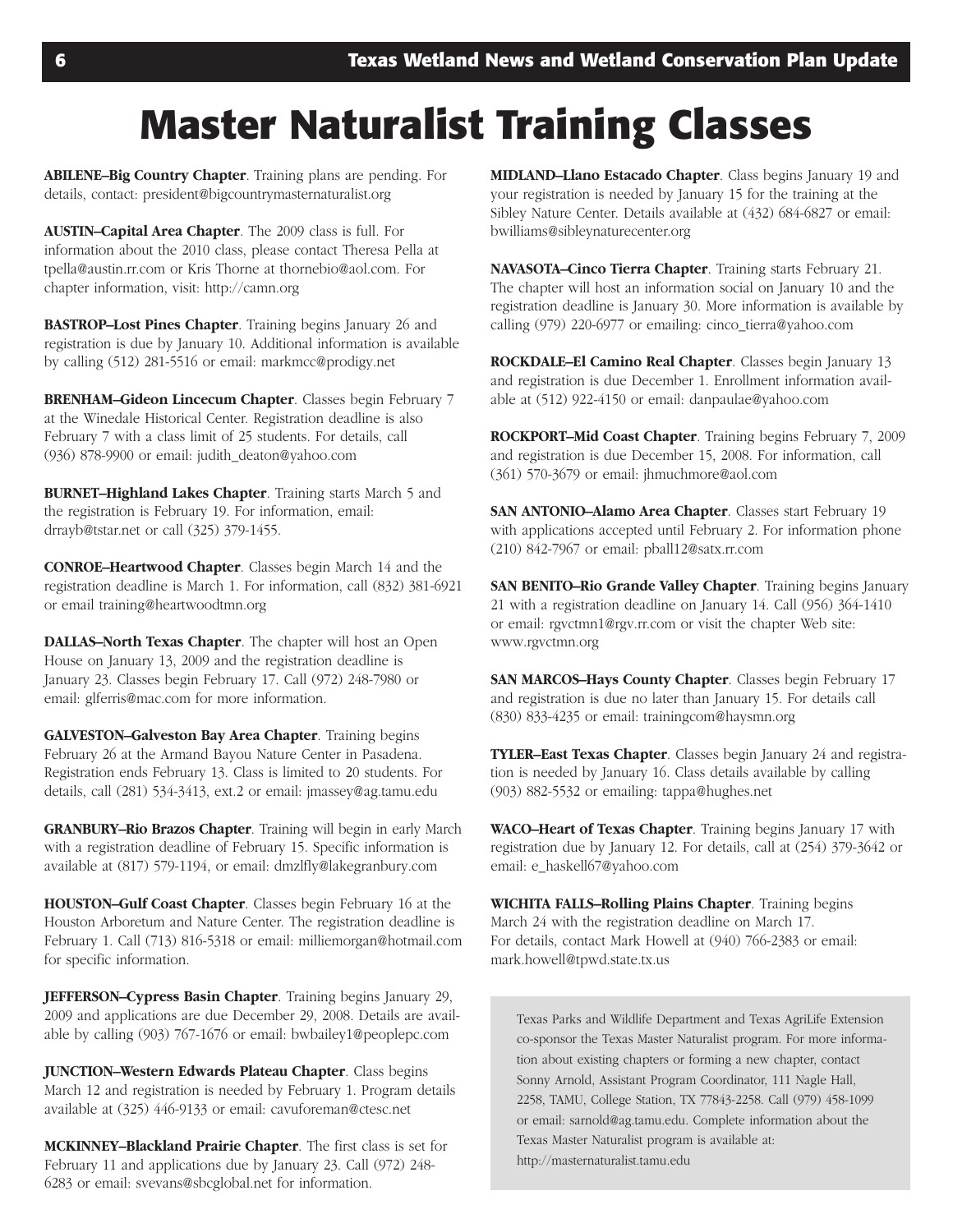# **Bahia Grande, continued**

ditches and creeks from the bay. But when the water receded the fish became trapped. And, unfortunately, most of them died before the channel could be opened.

Financial aid for this ongoing project has come from many sources, including the Coastal Conservation Association (CCA) and AEP Texas. Area navigation districts have played a role. The U.S. Fish & Wildlife Service controls most of the 10,000 acres as part of the Laguna Atascosa National Wildlife Refuge and they are involved in the science.

Several other channels have been dug and are planned to help rehydrate the area and to improve tidal circulation.

Plans are under way to widen the main channel to 225 feet and deepen it to 9 feet, which should go far to completely restore Bahia Grande, said Joe Vega, mayor of Port Isabel and deputy director of the Cameron County Parks & Recreation Department.

Along Highway 48, which parallels the ship channel, TxDOT has provided a bridge across the main channel, which

replaces culverts and improves tidal flow. A paddle launch, nature trail, fishing pier, overlooks and boardwalks for birders also are in the works along Highway 48. A parking lot already provides access there.

Biologists and students at the University of Texas at Brownsville and UT-Pan American are cultivating black mangroves for Bahia Grande and will oversee the return of seagrasses there.

By the way, this might represent Texas' first no-motor zone, at least for a while, until the aquatic vegetation takes hold. John Wallace, with the USFWS, said that once Bahia Grande is fully restored they may consider allowing duck hunting, plus nilgai and quail hunting on upland portions of the project area.

Don't worry, there's plenty of water near Port Isabel where outboards are allowed. And I explored a good portion of these waters recently, starting with Carlos Garcia on a clear autumn morning.

A bull tide, calm winds and high barometric pressure are not the elements of a

good fishing day. Drifting was futile and eventually we had to admit this was not a morning for artificial lures.

Garcia saved the day in South Bay, where we targeted the edges of submerged channels during a moving tide. Freelined live shrimp produced the widest variety of species I have experienced in Texas.

Of course we caught trout and redfish. And I wasn't too surprised that we also caught mangrove snapper, black drum, ladyfish, flounder, Spanish mackerel and jack crevalle. But we also caught lane snapper and some decent croaker. And then Garcia caught a juvenile ling cobia. Now that's unusual.

The next day with Gencho Buitureira we caught four impressive flounder and several snook along with other species in the Brownsville Ship Channel. Thirteen species in all for the two days. I expect within a couple years we'll enjoy some of the same in Bahia Grande, the most impressive and successful dust-control project in Texas.

This article was originally published Sunday, November 16, 2008, in the Corpus Christi Caller-Times. It has been reprinted with permission. David Sikes' Outdoors column runs Thursday and Sunday. Contact David at (361) 886-3616 or sikesd@caller.com

### **WANT TO GET ON THE MAILING LIST?**

Send your name and physical mailing address to **beth.bendik@tpwd.state.tx.us** to receive the *Texas Wetland News* twice a year free of charge.

Or, to opt out of the paper newsletter and be notified via email when a new edition of *Texas Wetland News* is posted online, complete a request form at www.tpwd.state.tx.us/enews.

## **HAVE AN ARTICLE YOU'D LIKE TO SUBMIT?**

If you would like to submit an article or announcement concerning wetland-related activities, initiatives, or workshops\* for the next *Texas Wetland News*, please email the editor at: **ryan.mcgillicuddy@tpwd.state.tx.us**

*\*Please note that the newsletter cannot include announcements of forfee seminars or workshops for which Texas Parks and Wildlife Department is not a sponsor.*

Texas Parks and Wildlife Department conservation staff is responsible for soliciting and editing articles in this newsletter. Inclusion of an article in this newsletter does not imply TPWD's endorsement of a particular project or individual management method. Wetland management methods used depend upon the specific goals of the project.